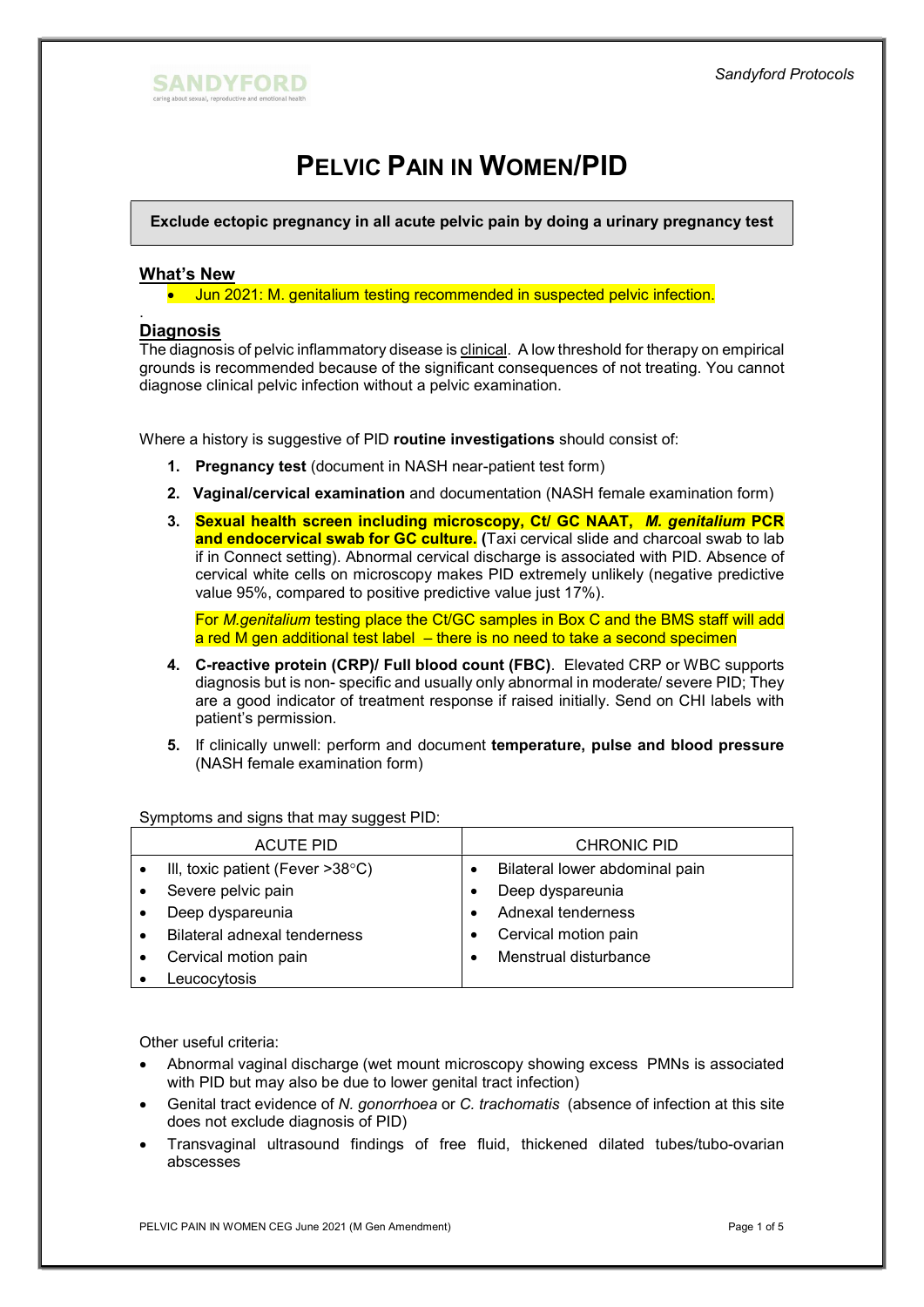

### Other causes of acute pelvic pain

| Ectopic pregnancy<br>Pregnancy can occur without<br>disturbance of menstrual pattern. A<br>negative urinary $\beta$ HCG means the<br>primary cause of pain is not an ectopic<br>pregnancy because rupture of the<br>fallopian tube does not normally occur<br>before 5 to 6 weeks when the $\beta$ HCG<br>would be positive. | Endometriosis<br>Rupture of corpus luteum cyst<br>Complication of ovarian cyst<br>Urinary tract infection or renal colic<br>Miscarriage (PDT would be positive)<br>Acute appendicitis or other intra-<br>abdominal pathology |  |
|------------------------------------------------------------------------------------------------------------------------------------------------------------------------------------------------------------------------------------------------------------------------------------------------------------------------------|------------------------------------------------------------------------------------------------------------------------------------------------------------------------------------------------------------------------------|--|
|------------------------------------------------------------------------------------------------------------------------------------------------------------------------------------------------------------------------------------------------------------------------------------------------------------------------------|------------------------------------------------------------------------------------------------------------------------------------------------------------------------------------------------------------------------------|--|

#### Other causes of chronic pelvic pain

| Endometriosis                               | Cholecystitis                                                      |  |
|---------------------------------------------|--------------------------------------------------------------------|--|
| Pelvic congestion syndrome.<br>Ovarian cyst | Duodenal ulcers or other abdominal<br>pathology, e.g. constipation |  |
| <b>Diverticulitis</b>                       | Psychosomatic<br>Bladder pain syndromes                            |  |

## Management:

It is likely that delaying treatment increases the risk of long term sequelae such as ectopic pregnancy, infertility and pelvic pain. Because of this, and the lack of definitive diagnostic criteria, a low threshold for empiric treatment of PID is recommended. Broad spectrum antibiotic therapy is required to cover the wide range of aerobic and anaerobic bacteria commonly isolated from the upper genital tract in women with PID

\*All patients should be advised to complete treatment regardless of CT and GC NAAT results\*.

#### Acute pelvic pain with POSITIVE  $\beta$ HCG

When the location of the pregnancy is not known i.e. not yet had booking scan:

- If the client is clinically unstable, send urgently to the nearest hospital A+E unit by emergency ambulance
- If the client is in Sandyford central and clinically stable, liaise with the TOPAR team to arrange an urgent ultrasound scan to ascertain location of the pregnancy
- If the client is in a hub or satellite setting, and clinically stable, refer urgently to acute gynae unit or local early pregnancy unit

When the location of the pregnancy is already know to be intra-uterine, clients with acute pelvic pain should be assessed, and if unwell, referred to acute services as appropriate e.g. gynaecology, obstetrics, general surgery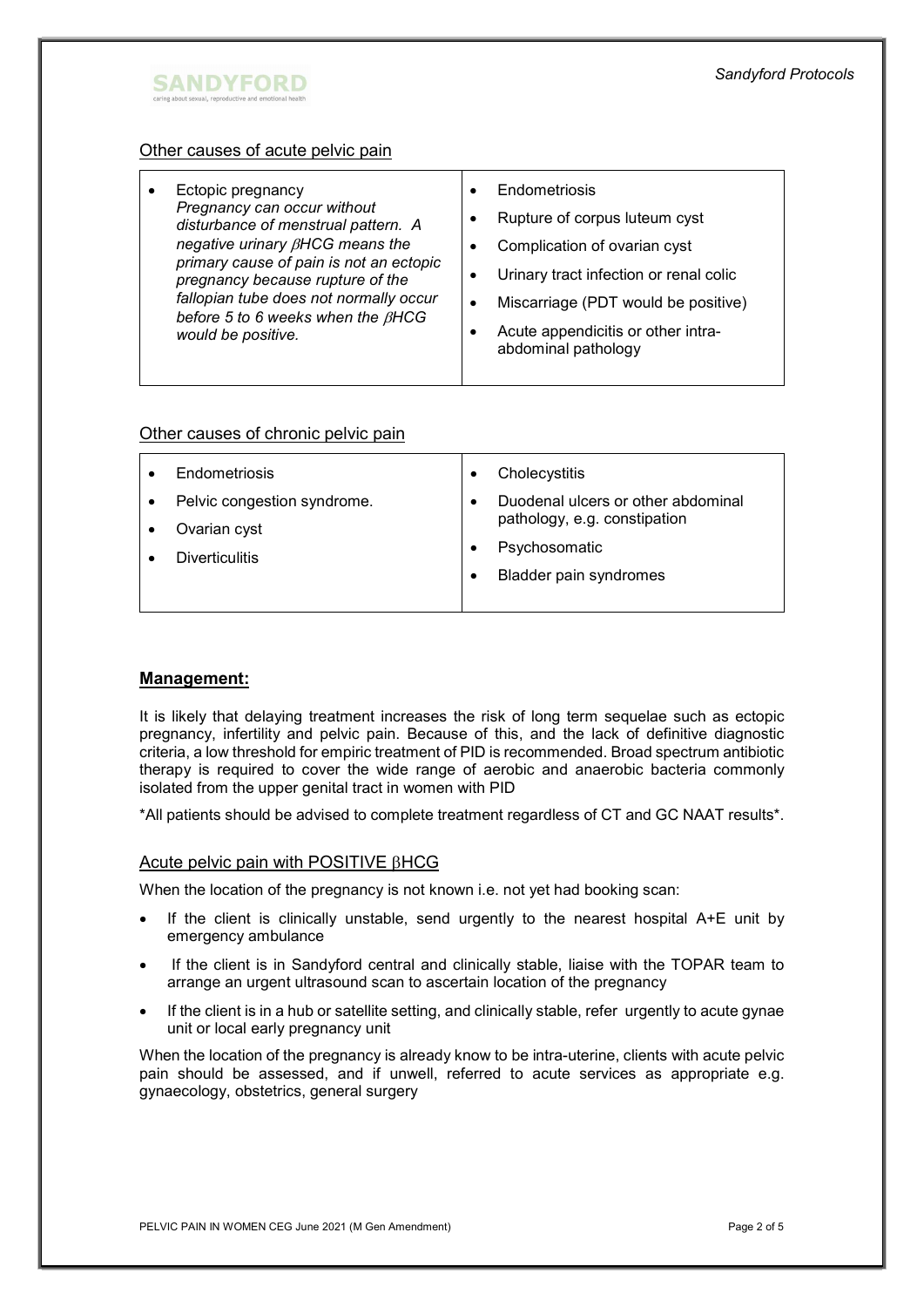## **SANDYFORD**

### Suspected severe acute pelvic inflammatory disease (negative  $\beta$ HCG)

- If patient appears shocked or septicaemic (low BP, tachycardia, poor perfusion) arrange urgent hospital admission or dial 999.
- If clinically safe, do a full sexual health screen preferably with immediate microscopy and direct plating to exclude cervical gonorrhoea as this may alter care
- Admission to hospital advisable for initial IV antibiotics which should cover gonorrhoea and chlamydia.
- For treatment of in- patient PID follow GGC gynaecology guideline (http://www.staffnet.ggc.scot.nhs.uk/Info%20Centre/PoliciesProcedures/GGCClinicalGuid elines/GGC%20Clinical%20Guidelines%20Electronic%20Resource%20Direct/Pelvic%20I nflammatory%20Disease.pdf)

#### Outpatient treatment

## 1<sup>st</sup> Line Therapy:

IM Ceftrixaone 1gm stat followed by oral doxycyline 100mg BD plus metronidazole 400mg BD 14 days.

## 2<sup>nd</sup> Line Therapy:

Oral ofloxacin 400mg twice daily plus oral metronidazole 400mg twice daily for 14 days

or

Oral moxifloxacin 400mg once daily for 14 days ( $1<sup>st</sup>$  line if Mycoplasma genitalium known cause of infection)

Quinolones should be avoided if high risk of GC and are also associated with other issues so are second line (see below).

NB1: Pregnancy- PID in pregnancy is rare but associated with maternal and fetal morbidity. Discuss the possibility of admission for parenteral therapy with receiving obstetrician for booked patients, and gynaecology for unbooked/first trimester women. Use of the recommended antibiotic regimens (listed above for non-pregnant women) in very early pregnancy (prior to a pregnancy test becoming positive) is justified by the benefits of treatment of PID at any stage of pregnancy being likely to outweigh any possible risks.

NB2: Ofloxacin can enhance warfarin effect. Caution if history of epilepsy or psychiatric disturbance. Discontinue immediately if signs of tendon damage. Oral iron reduces absorption of ofloxacin. Avoid strong sunlight / sunbeds with doxycycline and ofloxacin, discontinue if skin erythema. Warn re alcohol and metronidazole.

NB3: The evidence for whether an intrauterine contraceptive device should be left in situ or removed is limited. Removal of the IUD may be associated with better short term outcomes. The decision to remove the IUD needs to be balanced against the risk of pregnancy in those who have had otherwise unprotected intercourse in the preceding 7 days. Removal of the IUD should be considered if there is limited or no improvement to antibiotic therapy, and emergency oral contraception considered

NB4: Quinolones can also cause QT PROLONGATION: Certain medications including fluconazole, macrolide and quinolone antibiotics cause QT prolongation and should not be prescribed with interacting medications. Please use BNF Interaction Checker to ensure these medications are safe to prescribe for your patient and discuss with a senior colleague if necessary.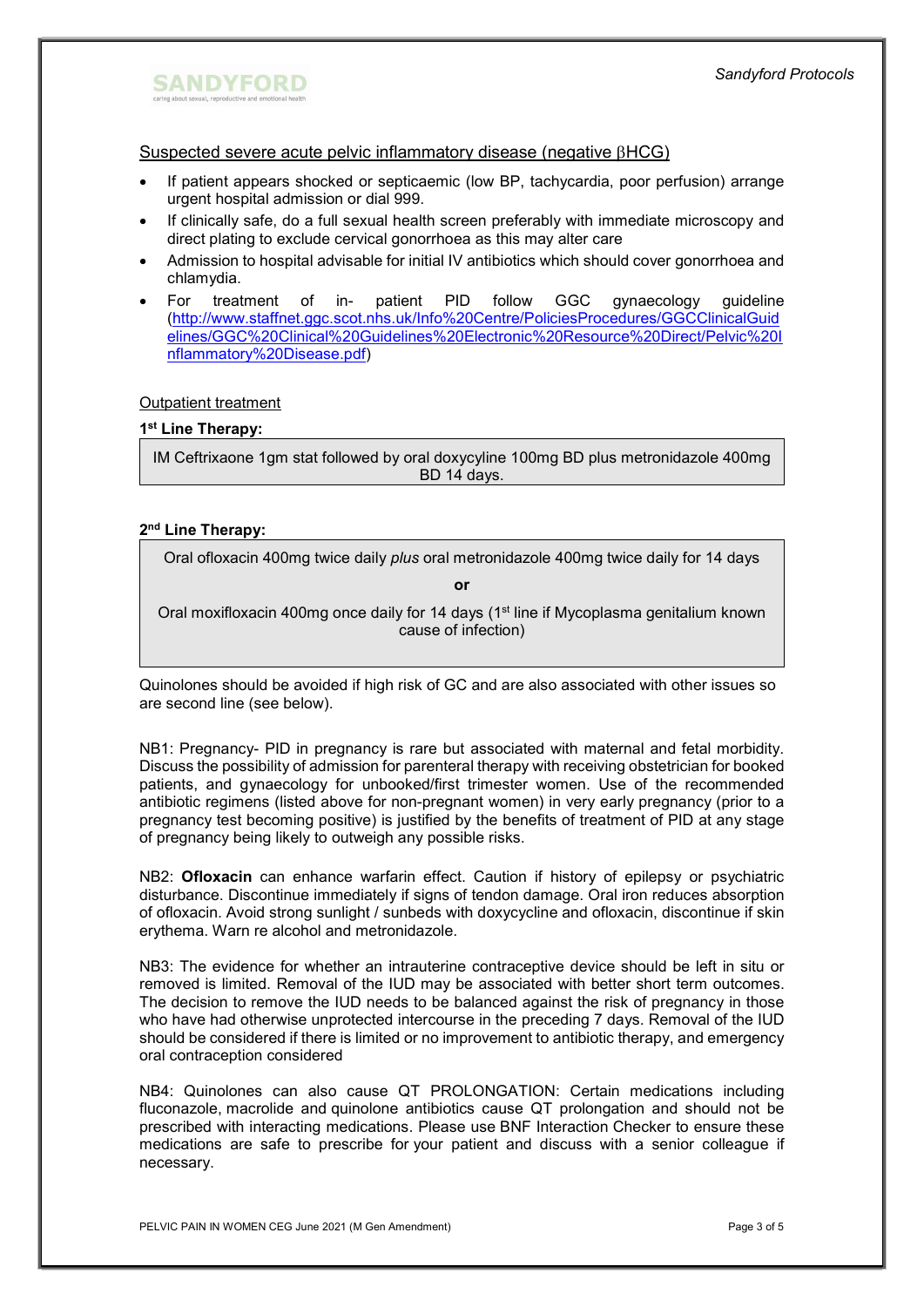

## Discuss requirement of oral emergency contraception and ongoing contraception if needed.

Analgesia

• Provide or prescribe appropriate analgesia

## Patient Information

Provide information e.g. BASHH leaflet

https://www.bashhguidelines.org/media/1034/pid-pil-2015-screen-friendly.pdf (accessed September 2020)

#### Partner Notification in suspected PID (MANDATORY)

- All patients should see a health adviser as soon as practicable.
- No sex at all until antibiotics complete and partner(s) treated.
- Screen and treat all current sexual partners epidemiologically with doxycycline 100mg BD for 7 days (substantially reduces risk of recurrence of PID).
- If woman found to have an STI follow infection specific guidance for testing and treating of contacts

#### Follow-up

- Review severe cases at 48 to 72 hours to ensure clinical improvement via Sandyford Central health adviser telephone clinic. (SC HA Acute FU Telephone). If no clinical improvement an urgent care slot should be arranged within 24 hours.
- Review mild/moderate cases in 2/52 by adding to Sandyford Central health adviser telephone clinic.
- If positive for GC or Mycoplasma TOC should be performed as per infection specific guidance.
- Repeat testing for gonorrhoea or Chlamydia, and Mycoplasma genitalium is appropriate in those in whom persisting symptoms, antibiotic resistance (gonorrhoea), compliance with treatment and/or partner notification indicate the possibility of persisting or recurrent infection.
- If symptoms and signs are persistent and chronic PID thought unlikely, referral to medical gynaecology can be offered. Ultrasound, endometrial biopsy, hysteroscopy and referral for laparoscopy may be considered.
- If the history is suggestive of non-gynaecological pathology referrals should be made to appropriate surgical outpatients or back to general practitioner.
- Future contraceptive options: all women diagnosed with PID should receive information about future contraceptive options. If patient is clinically well consider reinsertion of IUD after 4 weeks of completion of treatment.
- A detailed explanation of PID should be given, with particular emphasis on the implications for their future reproductive health and that of their partner(s). The importance of partner notification should be emphasised. This should all be supported by clear written information.